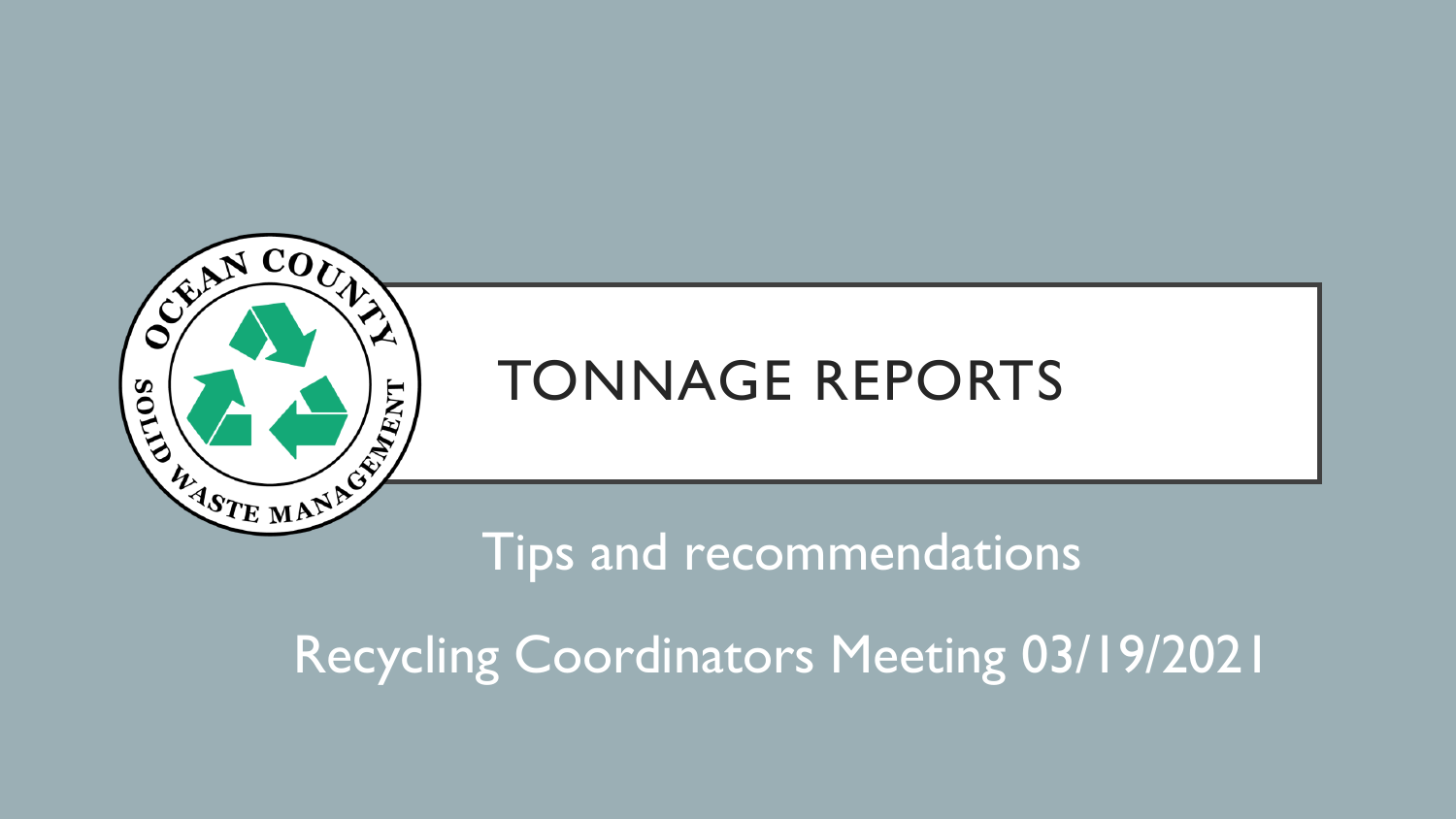# **2021 NJDEP MUNICIPAL TONNAGE GRANT APPLICATIONS**

### **NJDEP**

• April 30th each year

|                | ⊧ ⊸ ہ ⊟                                      |                               |                                                                                                                                                                                                                                                                                                                                                           |                                                                             |                                                                                                                                                   | mtgreportform (1) - Excel                                   |                       |
|----------------|----------------------------------------------|-------------------------------|-----------------------------------------------------------------------------------------------------------------------------------------------------------------------------------------------------------------------------------------------------------------------------------------------------------------------------------------------------------|-----------------------------------------------------------------------------|---------------------------------------------------------------------------------------------------------------------------------------------------|-------------------------------------------------------------|-----------------------|
| File           | Home<br>Insert                               | Page Layout<br>Formulas       | <b>Data</b><br>Review                                                                                                                                                                                                                                                                                                                                     | Acrobat<br><b>View</b>                                                      | Q Tell me what you want to do                                                                                                                     |                                                             |                       |
| Paste          | of Cut<br><b>En Copy</b> -<br>Format Painter | Arial                         | $\overline{\cdot}$ 12 $\overline{\cdot}$ A <sup>*</sup> A <sup>*</sup> $\overline{=}$ $\equiv$ $\frac{1}{2}$ $\frac{1}{2}$ $\frac{1}{2}$ $\frac{1}{2}$ $\frac{1}{2}$ $\frac{1}{2}$ $\frac{1}{2}$ $\frac{1}{2}$ $\frac{1}{2}$ $\frac{1}{2}$ $\frac{1}{2}$ $\frac{1}{2}$ $\frac{1}{2}$ $\frac{1}{2}$ $\frac{1}{2}$ $\frac{1}{2}$ $\frac{1}{2}$ $\frac{1}{2$ | B <i>I</i> <u>U</u> -    -   ⑦ - A -   三 三   三 三   三 三   □ Merge & Center - | H,<br>General<br>$$ - 96 + $3.33$<br>Formatting v Table v                                                                                         | <b>LA</b><br>Normal_She<br>Conditional Format as<br>Neutral | Normal<br>Calculation |
|                | Clipboard<br>$\overline{\mathbb{F}_M}$       | Font                          | $-15$                                                                                                                                                                                                                                                                                                                                                     | Alignment<br>$\overline{12}$                                                | Number<br>$\overline{12}$                                                                                                                         |                                                             | Styles                |
| <b>B3</b>      | $\mathbf{v} = \mathbf{v}$<br>$\times$        | $f_x$<br>$\checkmark$<br>2019 |                                                                                                                                                                                                                                                                                                                                                           |                                                                             |                                                                                                                                                   |                                                             |                       |
| ⊿              | $\overline{A}$                               | B                             | C                                                                                                                                                                                                                                                                                                                                                         | D                                                                           | E.                                                                                                                                                | F                                                           | G                     |
| $\mathbf{1}$   | <b>Report Year *:</b>                        | 2019                          |                                                                                                                                                                                                                                                                                                                                                           | <b>Certified By *:</b>                                                      |                                                                                                                                                   | (Certified Recycling Coordinator (                          |                       |
| $\overline{c}$ |                                              |                               |                                                                                                                                                                                                                                                                                                                                                           | <b>Completed By *:</b>                                                      |                                                                                                                                                   | (Authorized individual on behalf o                          |                       |
| 3              | Tax Year *:                                  | 2019                          | $\overline{\phantom{a}}$                                                                                                                                                                                                                                                                                                                                  |                                                                             |                                                                                                                                                   | Please Note - The same invidual n                           |                       |
| 4              | <b>Tax Amount *:</b>                         | \$0.00                        |                                                                                                                                                                                                                                                                                                                                                           |                                                                             |                                                                                                                                                   |                                                             |                       |
| 5              |                                              |                               |                                                                                                                                                                                                                                                                                                                                                           |                                                                             | Before filling out data in the spreadsheet please click "Enable Macros" above. The form will not function correctly if macros are not enabled. ** |                                                             |                       |
| $\epsilon$     | <b>County</b>                                | <b>Municipality</b>           | <b>Sector</b>                                                                                                                                                                                                                                                                                                                                             | <b>Material</b>                                                             | Material Amount (tons) End Market Name                                                                                                            |                                                             | <b>End Market</b>     |
| $\overline{7}$ |                                              |                               |                                                                                                                                                                                                                                                                                                                                                           |                                                                             |                                                                                                                                                   |                                                             |                       |
| 8              |                                              |                               |                                                                                                                                                                                                                                                                                                                                                           |                                                                             |                                                                                                                                                   |                                                             |                       |
| 9<br>10        |                                              |                               |                                                                                                                                                                                                                                                                                                                                                           |                                                                             |                                                                                                                                                   |                                                             |                       |
| 11             |                                              |                               |                                                                                                                                                                                                                                                                                                                                                           |                                                                             |                                                                                                                                                   |                                                             |                       |
| 12             |                                              |                               |                                                                                                                                                                                                                                                                                                                                                           |                                                                             |                                                                                                                                                   |                                                             |                       |
| 13             |                                              |                               |                                                                                                                                                                                                                                                                                                                                                           |                                                                             |                                                                                                                                                   |                                                             |                       |
| 14             |                                              |                               |                                                                                                                                                                                                                                                                                                                                                           |                                                                             |                                                                                                                                                   |                                                             |                       |
| 15             |                                              |                               |                                                                                                                                                                                                                                                                                                                                                           |                                                                             |                                                                                                                                                   |                                                             |                       |
| 16             |                                              |                               |                                                                                                                                                                                                                                                                                                                                                           |                                                                             |                                                                                                                                                   |                                                             |                       |
| 17             |                                              |                               |                                                                                                                                                                                                                                                                                                                                                           |                                                                             |                                                                                                                                                   |                                                             |                       |
| 18<br>19       |                                              |                               |                                                                                                                                                                                                                                                                                                                                                           |                                                                             |                                                                                                                                                   |                                                             |                       |
|                |                                              |                               |                                                                                                                                                                                                                                                                                                                                                           |                                                                             |                                                                                                                                                   |                                                             |                       |

### **Ocean County Solid Waste Management**

- $\bullet$  1st Half 2<sup>nd</sup> Half ??
- Or Residential January + Commercial March

|                | $\Delta$                                                 | B. | C. | $D \leftarrow$                                                                                                 | E.             | F | G |
|----------------|----------------------------------------------------------|----|----|----------------------------------------------------------------------------------------------------------------|----------------|---|---|
|                | <b>Conversion Table (Commercial)</b>                     |    |    |                                                                                                                |                |   |   |
|                |                                                          |    |    |                                                                                                                |                |   |   |
|                |                                                          |    |    | * ONLY FILL IN THE RED BOXES. DO NOT type or delete anything in any other colored box.                         |                |   |   |
|                |                                                          |    |    |                                                                                                                |                |   |   |
|                |                                                          |    |    |                                                                                                                |                |   |   |
|                |                                                          |    |    | *If you collect specific material in addition to your single stream or dual stream collection, please fill out |                |   |   |
|                | bottom of the page                                       |    |    |                                                                                                                |                |   |   |
|                | * Phone books are to be listed under Other Paper (mixed) |    |    |                                                                                                                |                |   |   |
|                | 1st Half                                                 |    |    | 2nd Half                                                                                                       |                |   |   |
|                |                                                          |    |    |                                                                                                                |                |   |   |
|                |                                                          |    |    |                                                                                                                |                |   |   |
| 0              | Single Stream                                            |    |    |                                                                                                                |                |   |   |
|                | Commercial                                               |    |    | Commercial                                                                                                     |                |   |   |
| 2              | <b>Single Stream</b>                                     |    |    | <b>Single Stream</b>                                                                                           |                |   |   |
| 3              |                                                          |    |    |                                                                                                                |                |   |   |
|                | 4 Paper                                                  |    |    | Paper                                                                                                          | 0              |   |   |
|                | 5 Commingled                                             | n  |    | <b>Commingled</b>                                                                                              | 0              |   |   |
| $6\phantom{a}$ |                                                          |    |    |                                                                                                                |                |   |   |
| 7              | <b>Paper Breakdown</b>                                   |    |    | <b>Paper Breakdown</b>                                                                                         |                |   |   |
|                | 8 Corrugated                                             | Ō  |    | Corrugated                                                                                                     | $\bf{0}$       |   |   |
|                | 9 Office                                                 | Ō  |    | Office                                                                                                         | $\mathbf{0}$   |   |   |
|                | 0 News                                                   | 0  |    | <b>News</b>                                                                                                    | 0              |   |   |
| 1              | Other Paper (mixed)                                      | Ō  |    | Other Paper (mixed)                                                                                            | $\bf{0}$       |   |   |
| $\overline{2}$ |                                                          |    |    |                                                                                                                | n              |   |   |
|                | 3 Comm Breakdown                                         |    |    | <b>Comm Breakdown</b>                                                                                          |                |   |   |
|                | 4 glass                                                  | Ō  |    | glass                                                                                                          | $\bf{0}$       |   |   |
|                | 5 Aluminum                                               | Ō  |    | Aluminum                                                                                                       | $\overline{0}$ |   |   |
|                | 6 Steel                                                  | Ō  |    | Steel                                                                                                          | 0              |   |   |
| 7              | <b>Plastic</b>                                           | Ō  |    | Plastic                                                                                                        | 0              |   |   |
| 8              |                                                          | n  |    |                                                                                                                | n              |   |   |
| 9              |                                                          |    |    |                                                                                                                |                |   |   |
| 0              |                                                          |    |    |                                                                                                                |                |   |   |
|                | 1 Additonal Material Collected                           |    |    |                                                                                                                |                |   |   |
|                | <b>Sep. Collection</b>                                   |    |    | <b>Sep. Collection</b>                                                                                         |                |   |   |
|                | 3 Corrugated                                             |    |    | Corrugated                                                                                                     |                |   |   |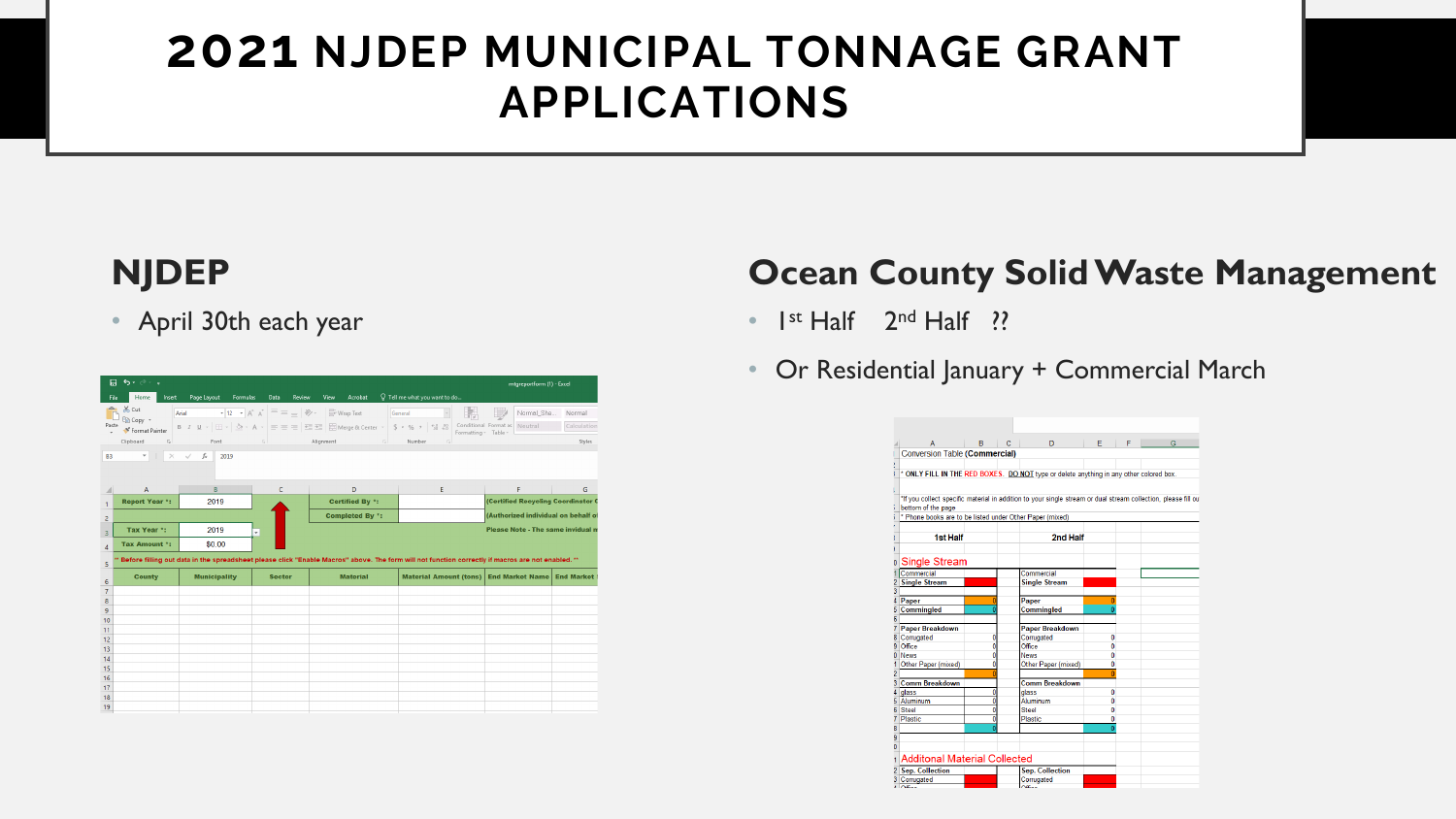# **Remember everything we get is here**

| ordinators   Ocean C $\times$ ( Cean County OIT FTP Server We $\times$ +                     |                     | $\begin{matrix} - & \mathbb{d} & \times \end{matrix}$ |  |
|----------------------------------------------------------------------------------------------|---------------------|-------------------------------------------------------|--|
| $\hat{\mathbf{\Omega}}$ $\bullet$ ocgsftp.co.ocean.nj.us/login                               |                     | ☆ ● ★ ● !                                             |  |
| anara H                                                                                      |                     |                                                       |  |
| <b>County</b>                                                                                |                     | $\Omega$<br>Home                                      |  |
|                                                                                              |                     |                                                       |  |
|                                                                                              |                     |                                                       |  |
| Welcome to the Ocean County Government FTP Site.<br>Please disconnect when work is complete. | <b>Client Login</b> | ocgsftp.co.ocean.nj.us                                |  |
|                                                                                              | <b>1</b> Username   | Username: SWMVendorFTP                                |  |
|                                                                                              | <b>A</b> Password   | Password:Vend4SWM_FTP!                                |  |

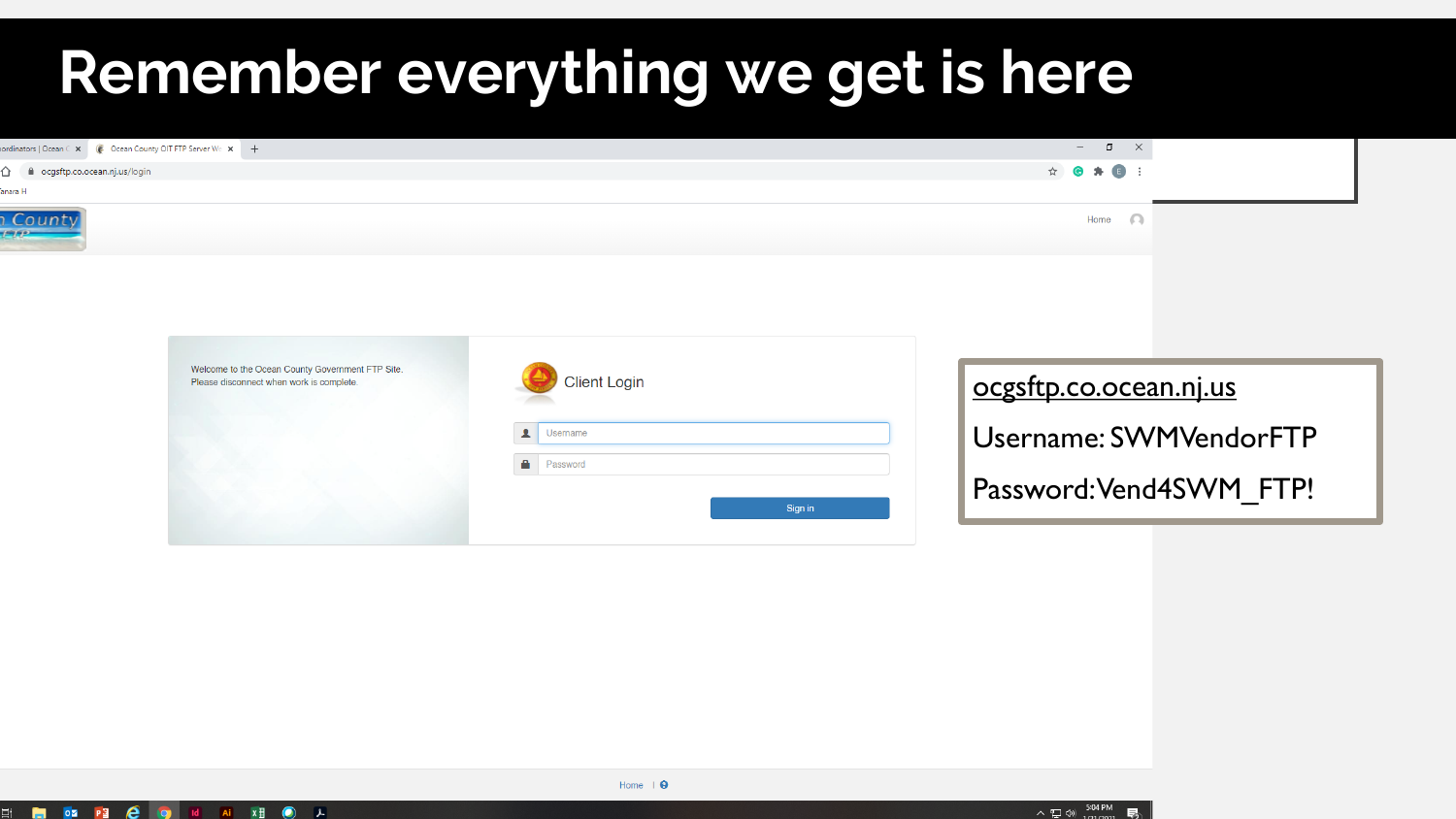# **Items to report**



rpt oc muni tonnage table

#### Ocean County Northern and Southern Recycling Centers OCEAN COUNTY MUNICIPALITES TONNAGE TABLE

#### From: 1/1/2020 To: 12/31/2020

| <b>MUNICIPALITY</b>   |                        | /plastic | <b>Cardboard Commingled Mixed Paper</b>              |                               | Multipaper Newspaper | <b>Single</b><br><b>Stream</b> | <b>Total</b><br><b>Material</b> |  |  |
|-----------------------|------------------------|----------|------------------------------------------------------|-------------------------------|----------------------|--------------------------------|---------------------------------|--|--|
| <b>Barnegat</b>       | 10.01                  | 0.59     | 0.00                                                 | 0.00                          | 0.00                 | 2,806.56                       | 2,817.15                        |  |  |
| <b>Barnegat Light</b> | 54.87                  | 3.29     | 0.00                                                 | 0.00                          | 0.00                 | 209.83                         | 267.99                          |  |  |
| <b>Bay Head</b>       | 66.40                  | 1.13     | 0.00                                                 | 0.00                          | 0.00                 | 159.89                         | 227.42                          |  |  |
| <b>Beach Haven</b>    | 18.57                  | 1.85     | 0.00                                                 | 0.00                          | 0.00                 | 783.68                         | 804.09                          |  |  |
| Beachwood             | 66.47                  | 10.85    | 5.32                                                 | 0.00                          | 3.16                 | 975.63                         | 1,061.43                        |  |  |
| <b>Berkeley</b>       | 9.04                   | 10.35    | 0.00                                                 | 0.00                          | 0.00                 | 4,383.60                       | 4,402.99                        |  |  |
| <b>Brick</b>          |                        |          |                                                      |                               |                      |                                |                                 |  |  |
| Eagleswo              |                        |          | Ocean County Northern and Southern Recycling Centers |                               |                      |                                |                                 |  |  |
| Harvey C              | <b>Compost Tonnage</b> |          |                                                      |                               |                      |                                |                                 |  |  |
| <b>Island He</b>      |                        |          |                                                      | From: 1/1/2020 To: 12/31/2020 |                      |                                |                                 |  |  |
| Jackson               |                        |          |                                                      |                               |                      |                                |                                 |  |  |
| Lacey                 | <b>MUNICIPALIT</b>     |          |                                                      | <b>BRUSH</b>                  | <b>LEAVES</b>        | <b>TOTAL MATERIAL</b>          |                                 |  |  |
| Lakehurs              | Barnegat               |          |                                                      | 749.19                        | 905.21               | 1,654.40                       |                                 |  |  |
|                       | <b>Barnegat Light</b>  |          |                                                      | 52.80                         | 11.99                | 64.79                          |                                 |  |  |
| Lakewoo               | Bay Head               |          |                                                      | 69.68                         | 112.85               | 182.53                         |                                 |  |  |
| Lavalletto            | Beach Haven            |          |                                                      | 34.23                         | 1.95                 | 36.18                          |                                 |  |  |
|                       | Beachwood              |          |                                                      | 18.49                         | 7.46                 | 25.95                          |                                 |  |  |
|                       | <b>Berkeley</b>        |          |                                                      | 56.60                         | 31.20                | 87.80                          |                                 |  |  |
|                       | <b>Brick</b>           |          |                                                      | 1,549.98                      | 1,622.96             | 3,172.94                       |                                 |  |  |
|                       | Eagleswood             |          |                                                      | 73.06                         | 15.33                | 88.39                          |                                 |  |  |
|                       | Harvey Cedars          |          |                                                      | 72.19                         | 23.60                | 95.79                          |                                 |  |  |
|                       | <b>Island Heights</b>  |          |                                                      | 161.00                        | 91.14                | 252.14                         |                                 |  |  |
|                       | Jackson                |          |                                                      | 264.73                        | 239.68               | 504.41                         |                                 |  |  |
|                       | Lacey                  |          |                                                      | 117.69                        | 29.34                | 147.03                         |                                 |  |  |
|                       | Lakehurst              |          |                                                      | 7.28                          | 47.69                | 54.97                          |                                 |  |  |
|                       | Lakewood               |          |                                                      | 3,896.62                      | 7,107.86             | 11,004.48                      |                                 |  |  |
|                       | Lavallette             |          |                                                      | 21.35                         | 2.71                 | 24.06                          |                                 |  |  |
|                       | Little Egg Harbor      |          |                                                      | 106.00                        | 318.75               | 424.75                         |                                 |  |  |
|                       | Long Beach             |          |                                                      | 218.92                        | 55.08                | 274.00                         |                                 |  |  |
|                       | Manchester             |          |                                                      | 216.86                        | 427.93               | 644.79                         |                                 |  |  |
|                       | Mantoloking            |          |                                                      | 6.53                          | 0.36                 | 6.89                           |                                 |  |  |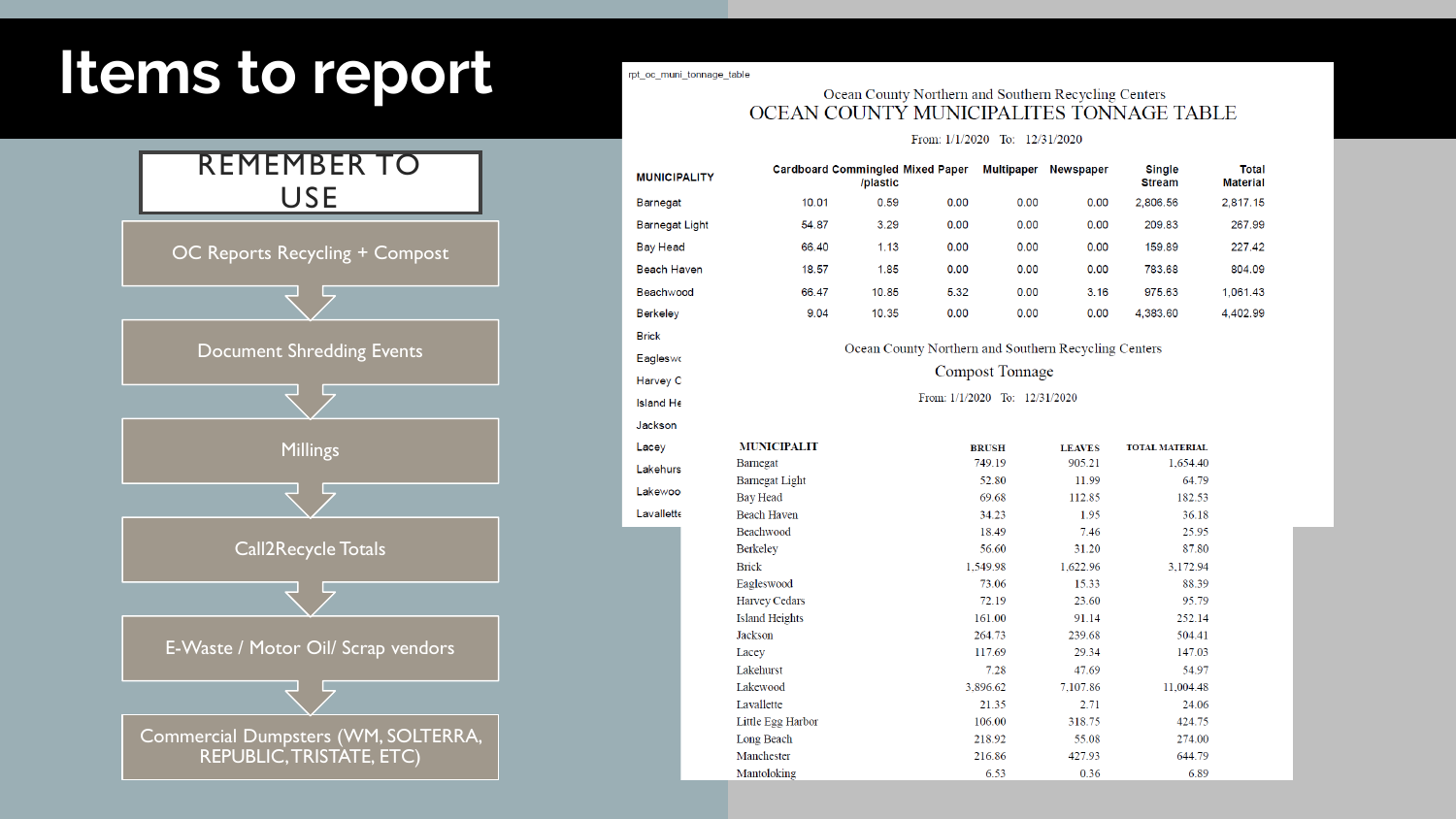# COMMERCIAL REPORTS

- Our recycling and composting totals include any commercial received at our facility, for example: Landscapers.
- Some companies such as Colgate, and Tristate, bring recyclables to their facility. (Those are reports we need to get from them)
- Republic does both, **request report that separates the material brought to our facility.**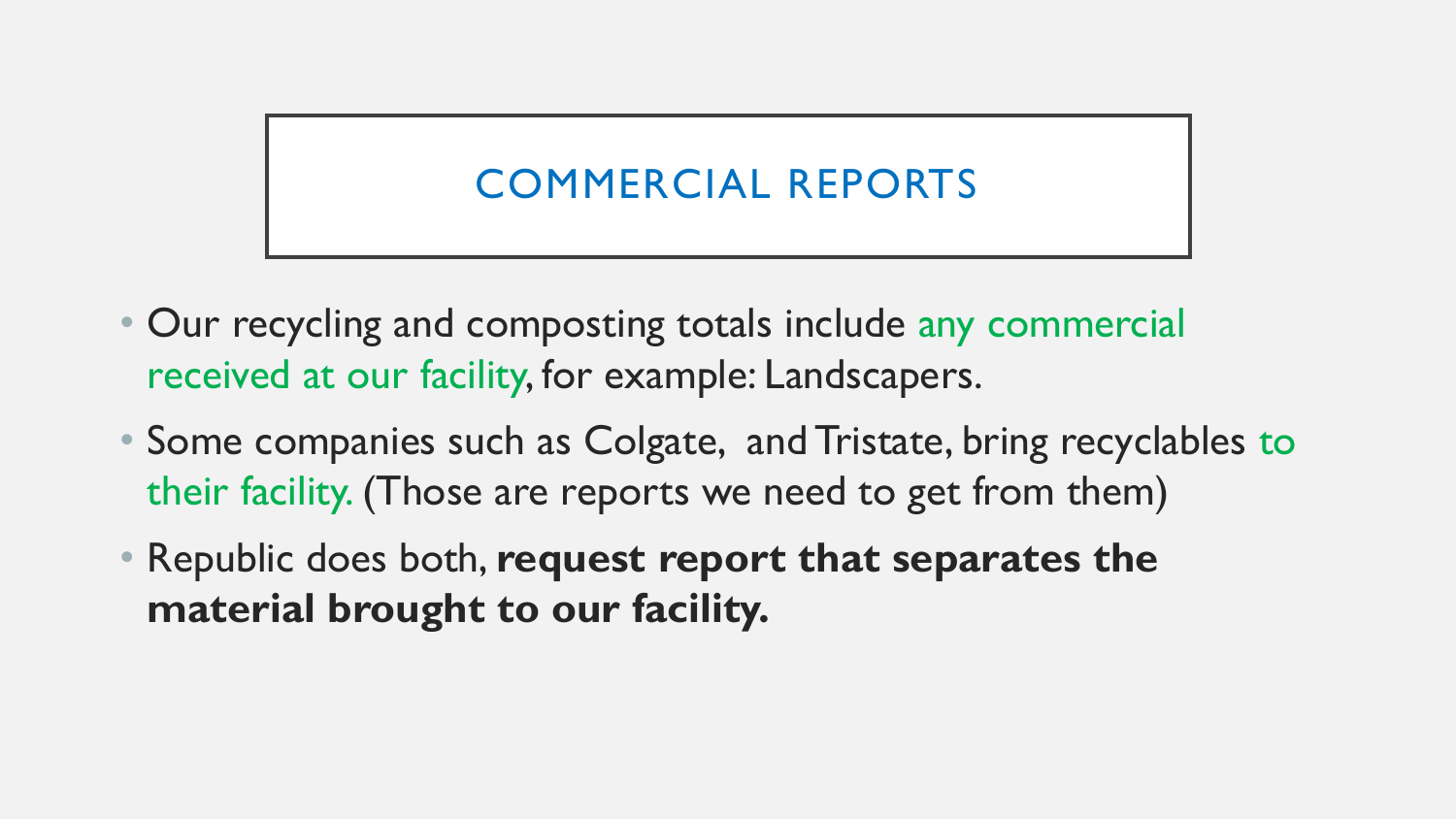# COMMERCIAL REPORTS TYPE

### Class A

• Metal, glass, paper, plastic containers, and cardboard.

### Class B

• Construction

## Class C

- Organic
- Food waste
- Yard Trimmings

### Class D

• Electronics **Batteries**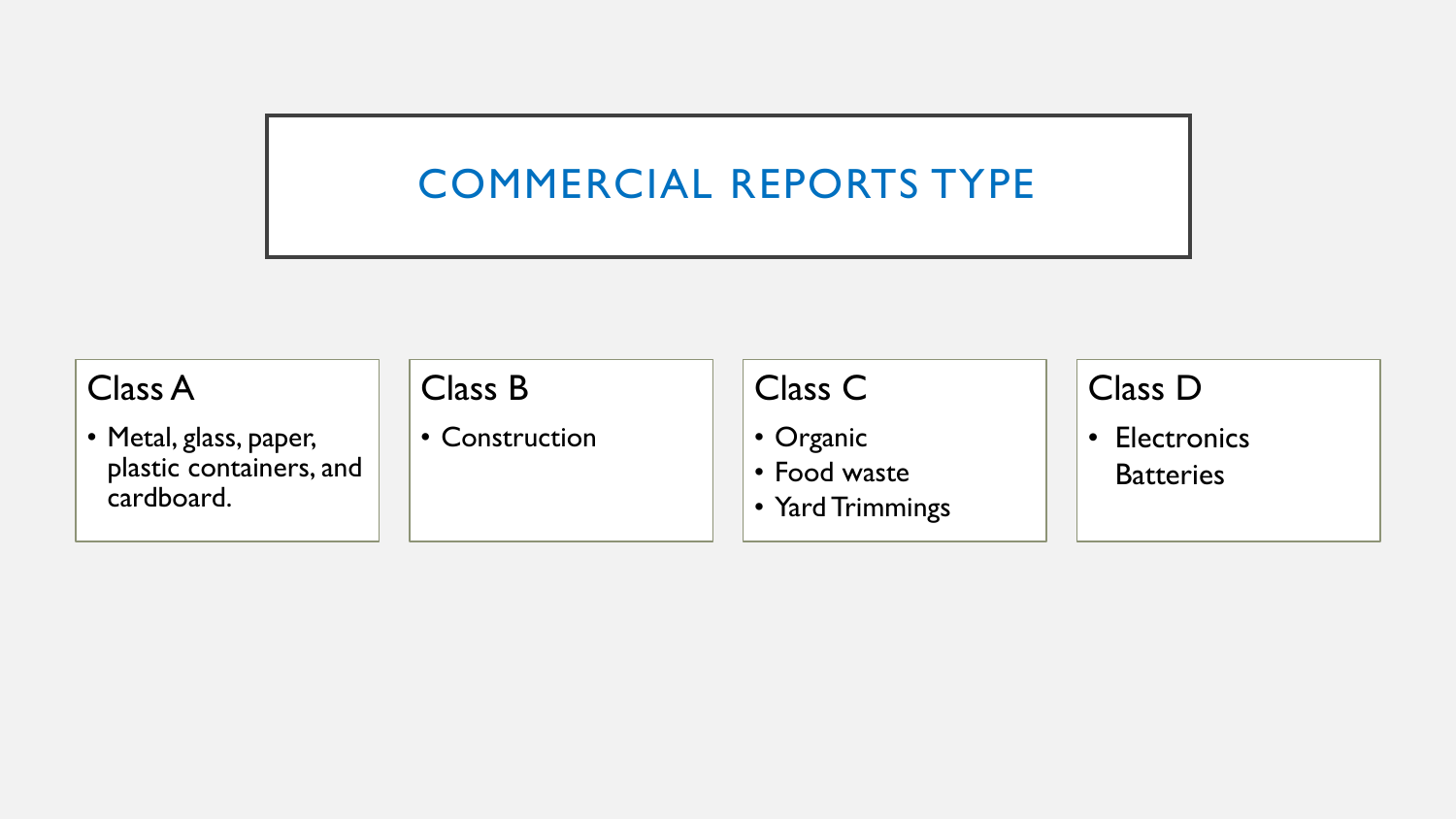# END MARKETS

- Last person/entity handling the waste.
- If unknown you will write the name of the Hauler or Store.

#### Examples:

A store recycles their material on site  $=$  end market will be the name of the store A store pays a hauler to remove the material  $=$  end market will be the name of the hauler The material came to our facility = end market is Ocean County Solid Waste Management.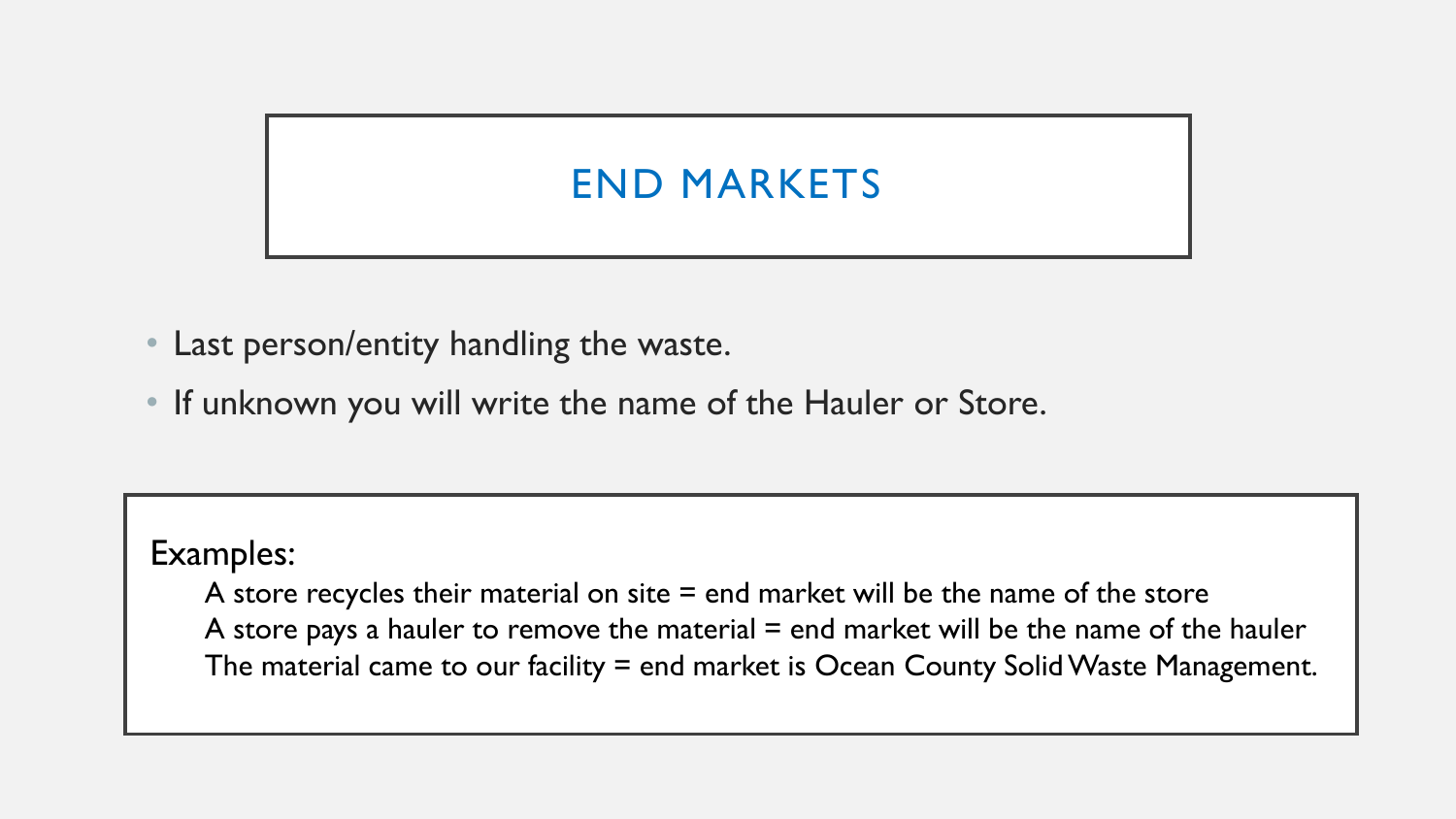# DOUBLE REPORTING

- Commercial Waste
- You might get it from the store or the hauler.
- If you are using the "store" tonnage, deduct it from the hauler's total.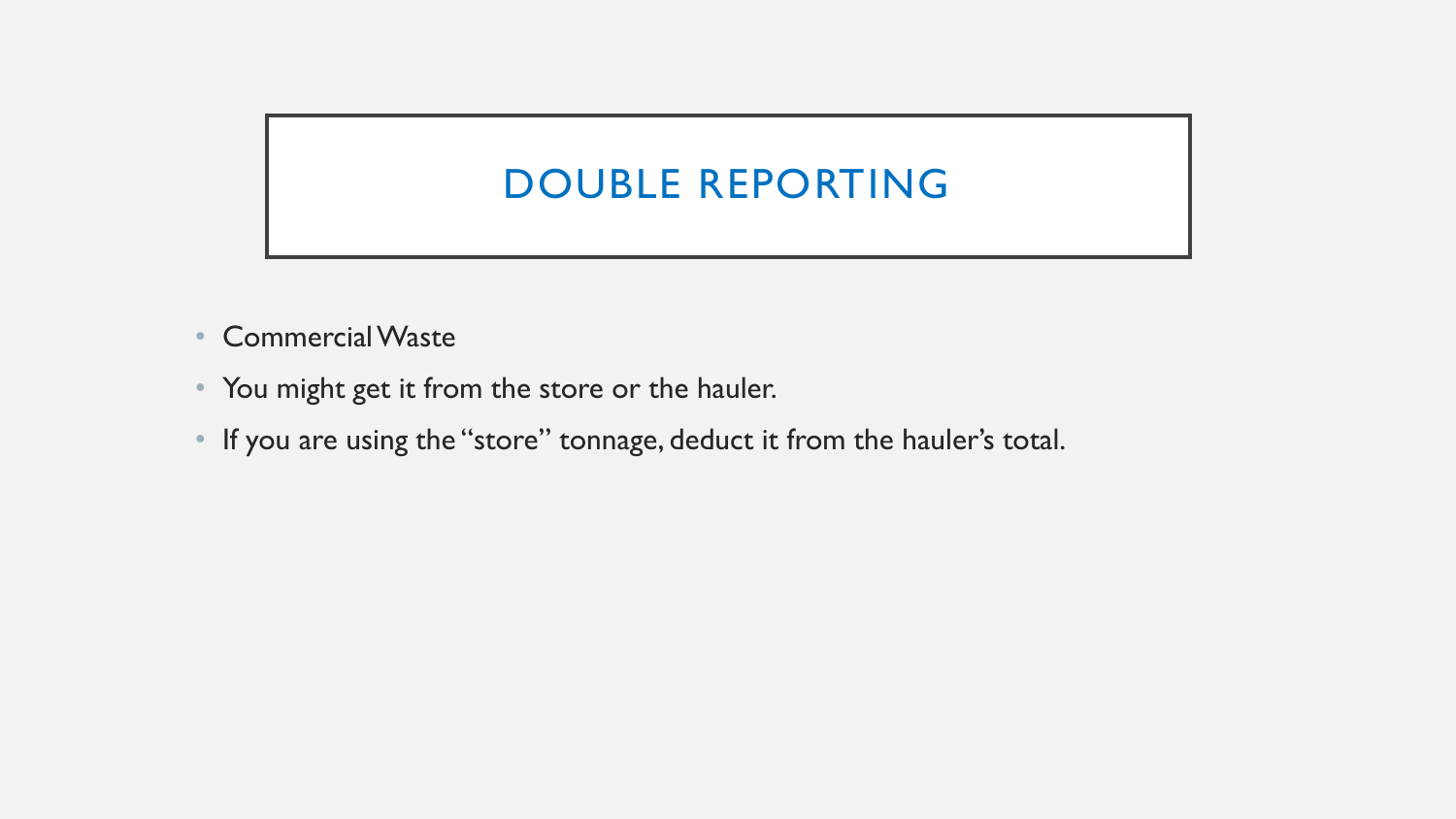# COMMON REPORTING MISTAKES

- **Conversions** 
	- Report in TONS ONLY
	- Gallons, pounds, cubic yards need to be converted into tons using the following guide (see next slide or download at [https://www.nj.gov/dep/dshw/resource/Tonnage/Conversion%20Table](https://www.nj.gov/dep/dshw/resource/Tonnage/Conversion%20Table.pdf) .pdf )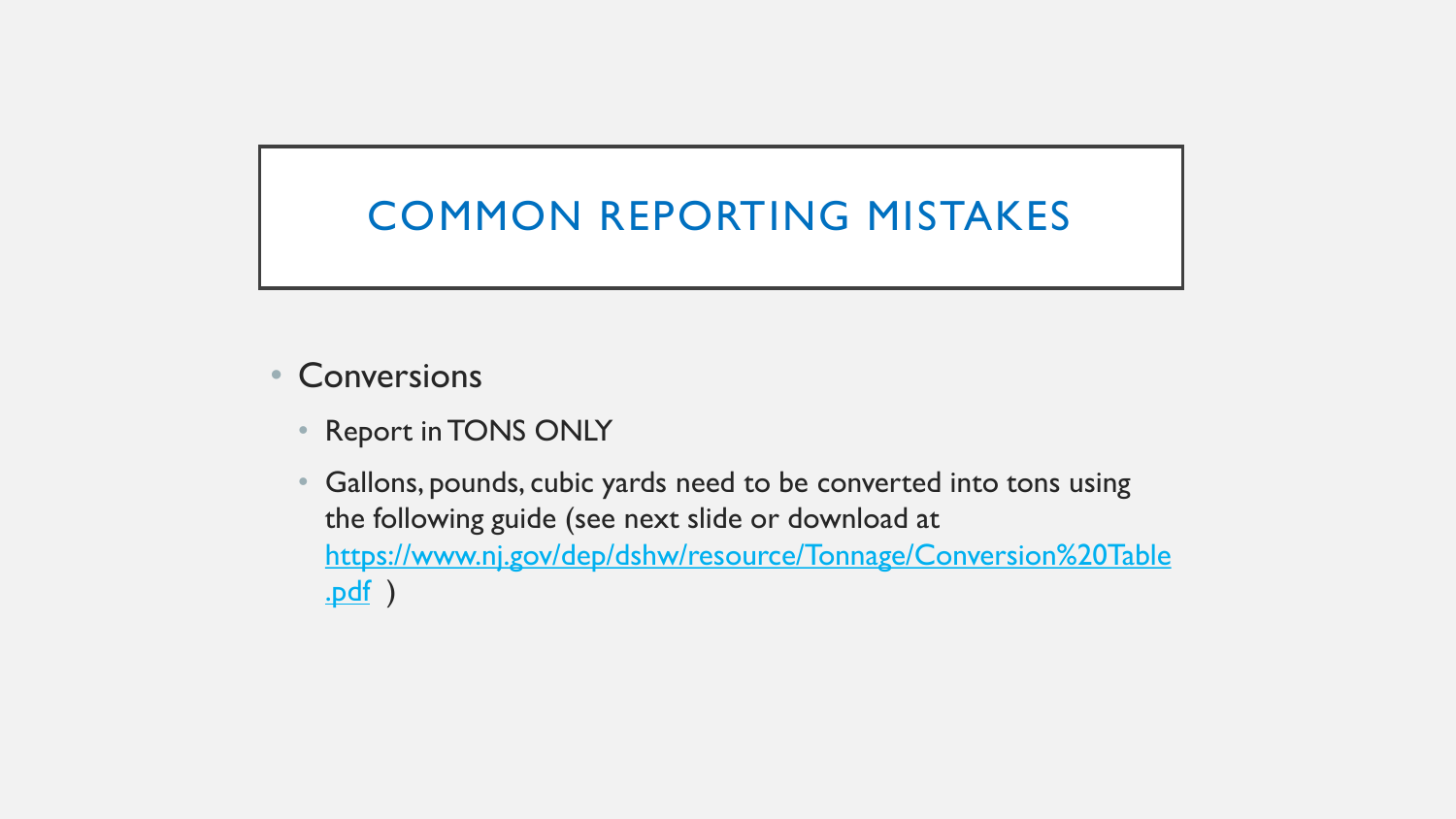# **CONVERSIONS**

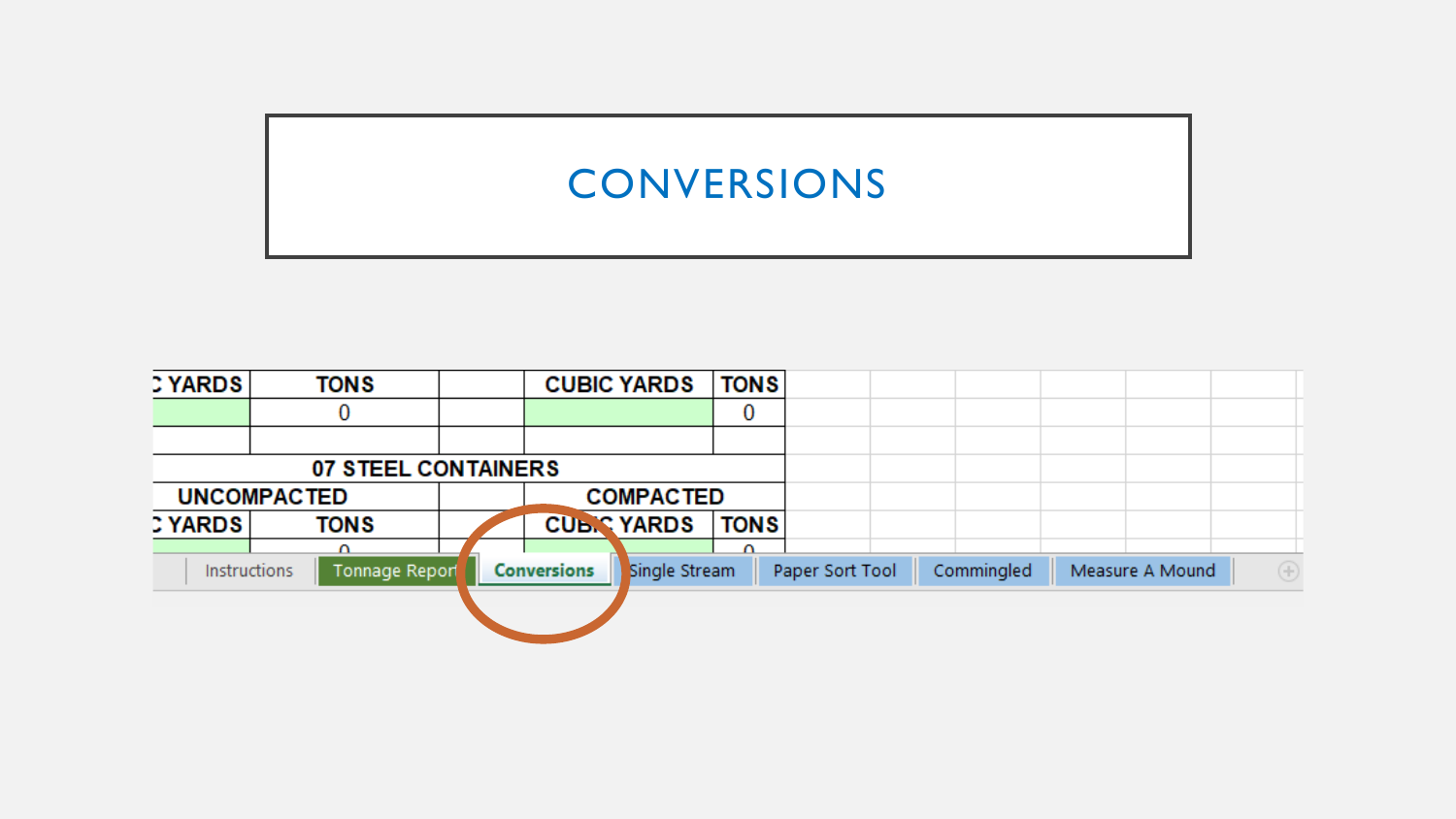#### **CONVERSION TABLE**

Listed below are conversion factors compiled by the Solid and Hazardous Waste Management Program to assist Recycling Coordinators in the calculation of tonnages when the materials are reported to them in volumes as opposed to weights.

7 lbs/gallon

16-Used Motor Oil

| Paper                      | <b>UNCOMPACTED</b>               | <b>COMPACTED</b>                  | 18-Grass<br>Uncompacted                        | 741 lbs/cy                                                                     |
|----------------------------|----------------------------------|-----------------------------------|------------------------------------------------|--------------------------------------------------------------------------------|
| 01-Corrugated              | 40 lbs/cv<br>$50 cy = 1 ton$     | 500 lbs/cy<br>$4 cy = 1 ton$      | 19-Leaves<br>Compacted                         | 1,000 lbs/cy                                                                   |
| 02-Mixed Office Paper      | 400 lbs/cy<br>$5 cy = 1 ton$     | 755 lbs/cy<br>$2.65 cy = 1 ton$   | 19-Leaves<br>Vacuumed                          | 700 lbs/cy                                                                     |
| 03-Newspaper               | 500 lbs/cy<br>$4 cy = 1 ton$     | 865 lbs/cy<br>$2.31$ cy = 1 ton   | 19-Leaves<br>Loose                             | 400 lbs/cy                                                                     |
|                            |                                  |                                   | 20-Stumps                                      | 500 lbs/cy                                                                     |
| Containers                 |                                  |                                   | <b>Consumer Electronics</b>                    |                                                                                |
| 05-Glass (loose)           | 600 lbs/cy<br>$3.33 cy = 1 ton$  | 1,500 lbs/cv<br>1.33 $cy = 1$ ton | 21-Central Processing Unit (CPU)<br>21-Monitor | $26$ lbs = 1 CPU<br>$30$ lbs = 1 Monitor                                       |
| 05-Glass (manually broken) | 1,000 lbs/cv<br>$2 cy = 1 ton$   | 1,500 lbs/cv<br>1.33 $cy = 1$ ton | 21-Printer<br>21-Ink Cartridges                | $25.33$ lbs = 1 Printer<br>$2.5$ lbs = 1 lnk Cartridge                         |
| 06-Aluminum Cans           | 74 lbs/cy<br>$27.02$ cy = 1 ton  | 250 lbs/cy<br>$8 cy = 1 ton$      | Other<br>22-Concrete                           | 4,000 lbs/cy                                                                   |
| 07-Steel Cans              | 150 lbs/cy<br>13.33 $cy = 1$ ton | 350 lbs/cy<br>$5.71$ cy = 1 ton   | 22-Asphalt                                     | 115 lbs/sy 1"thick                                                             |
| 08-Plastic Cont<br>(PETE)  | 30 lbs/cy<br>$66.66$ cy = 1 ton  | 515 lbs/cy<br>$3.88$ cy = 1 ton   |                                                | 4140 lbs/cy                                                                    |
| 08-Plastic Cont (HDPE)     | 25 lbs/cy                        | 270 lbs/cy                        | 23-Food Waste                                  | 412.5 lbs<br>per 55 gal drum                                                   |
|                            | $80 cy = 1 ton$                  | 7.41 $cy = 1$ ton                 | 24-Flourescent Lights                          | $.62$ lbs = 1 tube                                                             |
| Autos                      | <b>WEIGHT/UNIT</b>               | <b>UNITS/TON</b>                  | 29-Carpet                                      | 4.5 lbs/SqYrd                                                                  |
|                            |                                  |                                   | 30-Wood Scraps<br><b>Pallets</b>               | 285.71 lbs/cy                                                                  |
| 12-Anti-freeze             | 7 lbs/gallon                     | 285.71 gallons/ton                | 30-Wood Scraps                                 | 363.64 lbs/cy                                                                  |
| 13-Batteries, Lead-Acid    | 33 lbs/battery                   | 60.61 batteries/ton               | All Other                                      |                                                                                |
| 15-Tires-Passenger         | 20 Ibs/tire                      | 100 tires/ton                     |                                                |                                                                                |
| 15-Tires-Truck             | 90 lbs/tire                      | 22.22 tires/ton                   |                                                | REMEMBER: 2.000 POUNDS EQUALS '<br><b>WILLATEVED VOLLUAVE DEDODTED IN DOUR</b> |

285.71 gallons/ton

**Yard Material** 

18-Grass

17-Brush-Chipped

17-Brush-Unchipped

Compacted

1 TON. WHATEVER YOU HAVE REPORTED IN POUNDS SIMPLY DIVIDE BY 2,000 TO GET YOUR TONS.

**WEIGHT/UNIT** 

500 lbs/cy

250 lbs/cy

1,111 lbs/cy

**UNITS/TON** 

 $4 cy = 1 ton$ 

 $8 cy = 1 ton$ 

 $1.8$  cy = 1 ton

 $2.7 cy = 1 ton$ 

 $2 cy = 1 ton$ 

 $2.86 cy = 1 ton$ 

 $5 cy = 1 ton$ 

 $4 cy = 1 ton$ 

77 units =  $1$  ton  $66.67 = 1$  ton  $78.96 = 1$  ton  $800 = 1$  ton

 $1 cy = 2 tons$ 

17.39 sy = 1 ton 1  $cy = 2.07$  tons

 $4.85$  drums = 1 ton

 $3,200$  tubes = 1 ton 444.44 SqYrd = 1 Ton

 $7 cy = 1 ton$ 

 $5.5 cy = 1 ton$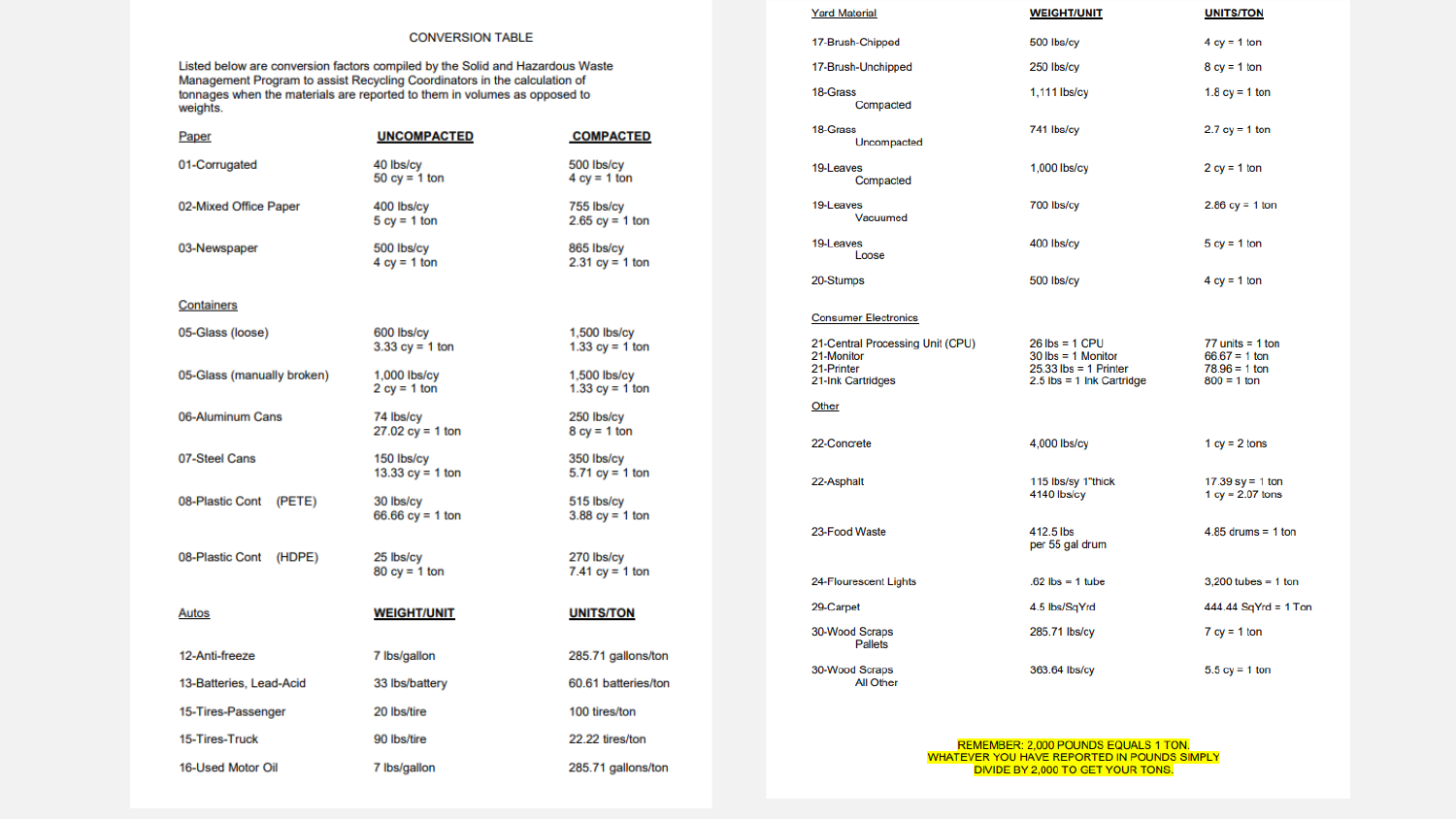# PLAN FOR TRANSITIONS

- Do you have a new Recycling Coordinator?
- Retiring soon?
- Keep at least 5 years of data (mandatory in case of an audit).
- Keep you contacts up to date in an Excel Spreadsheet.
- Remember the DEP can help you as well [tonnagegrant@dep.nj.gov](mailto:tonnagegrant@dep.nj.gov)
- The DEP offers classes on how to fill out the Tonnage reports.
- Check their website for the official forms and tutorials <https://www.nj.gov/dep/dshw/resource/Tonnage/index.htm>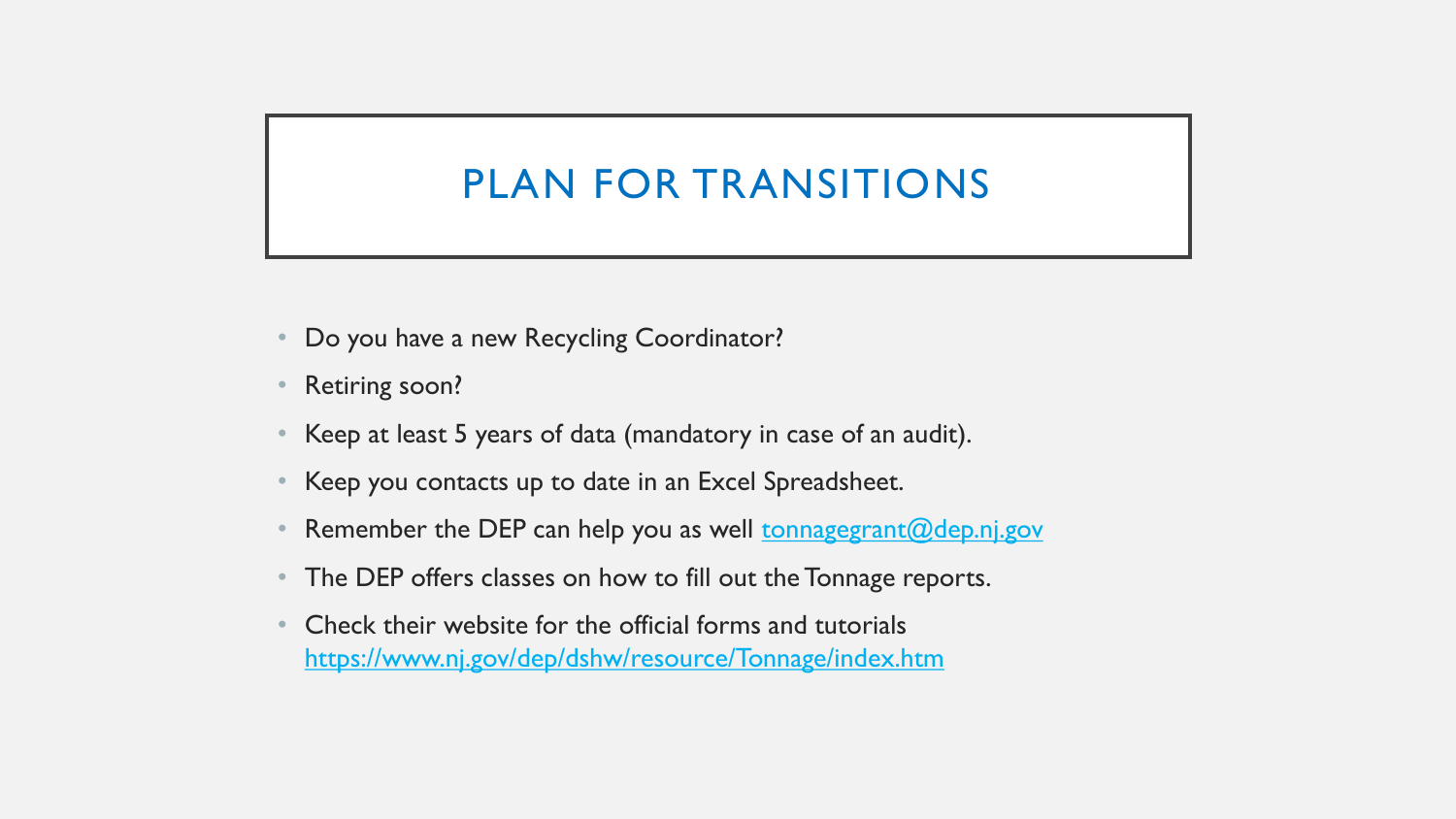# CRP SIGNATURE IS A MUST

NJDEP Tonnage Grant Report MUST be signed by a CRP.

You are not CRP?

Most of the coordinators here are, don't wait until the day before to ask.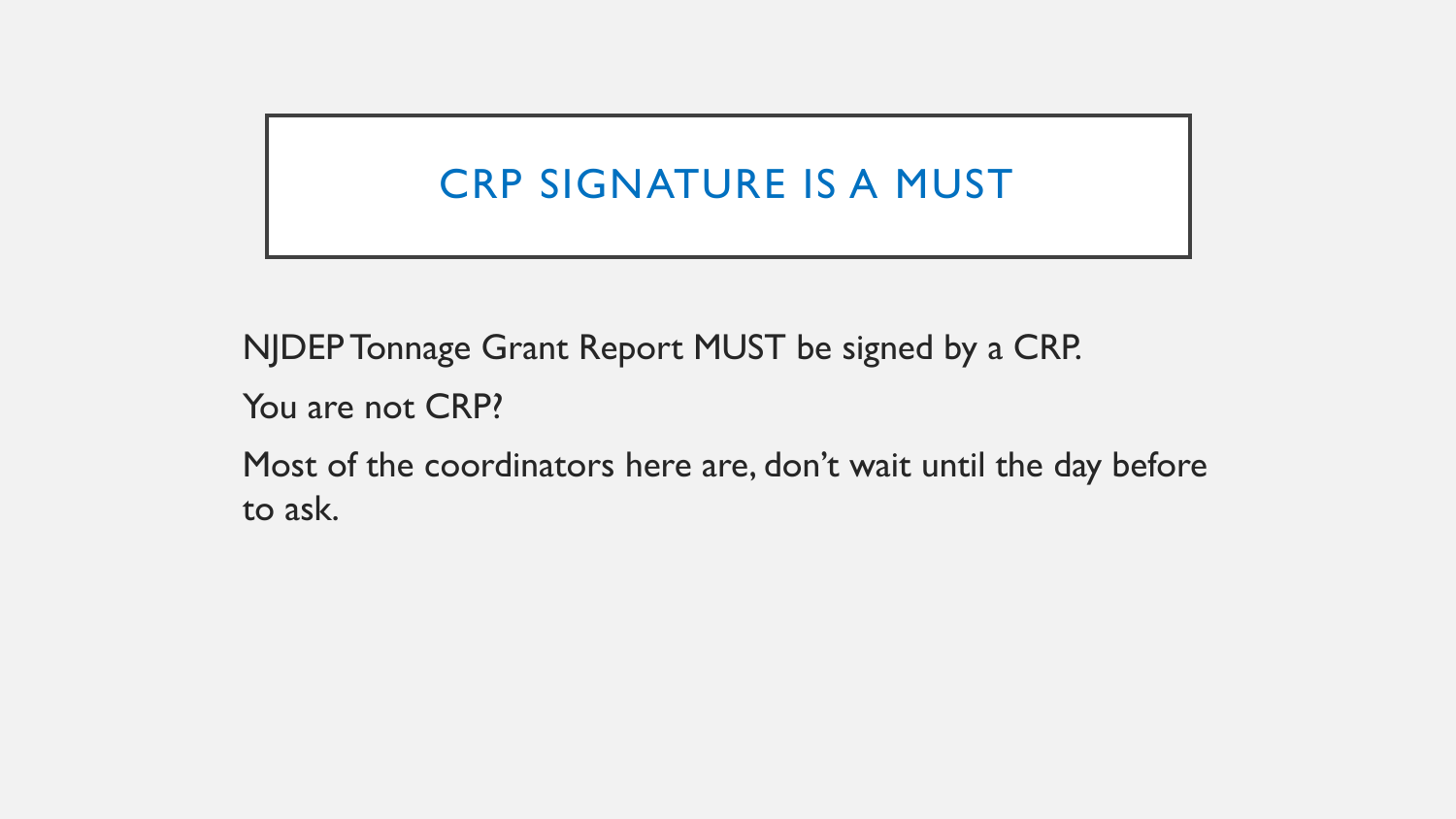## **THERE'S NO SUCH THING AS A STUPID QUESTION**

- If you have any questions please reach out, we will try to get you the answer as quick as we can.
- Need help? We can set up a Webex meeting to share screens and assist you with your report.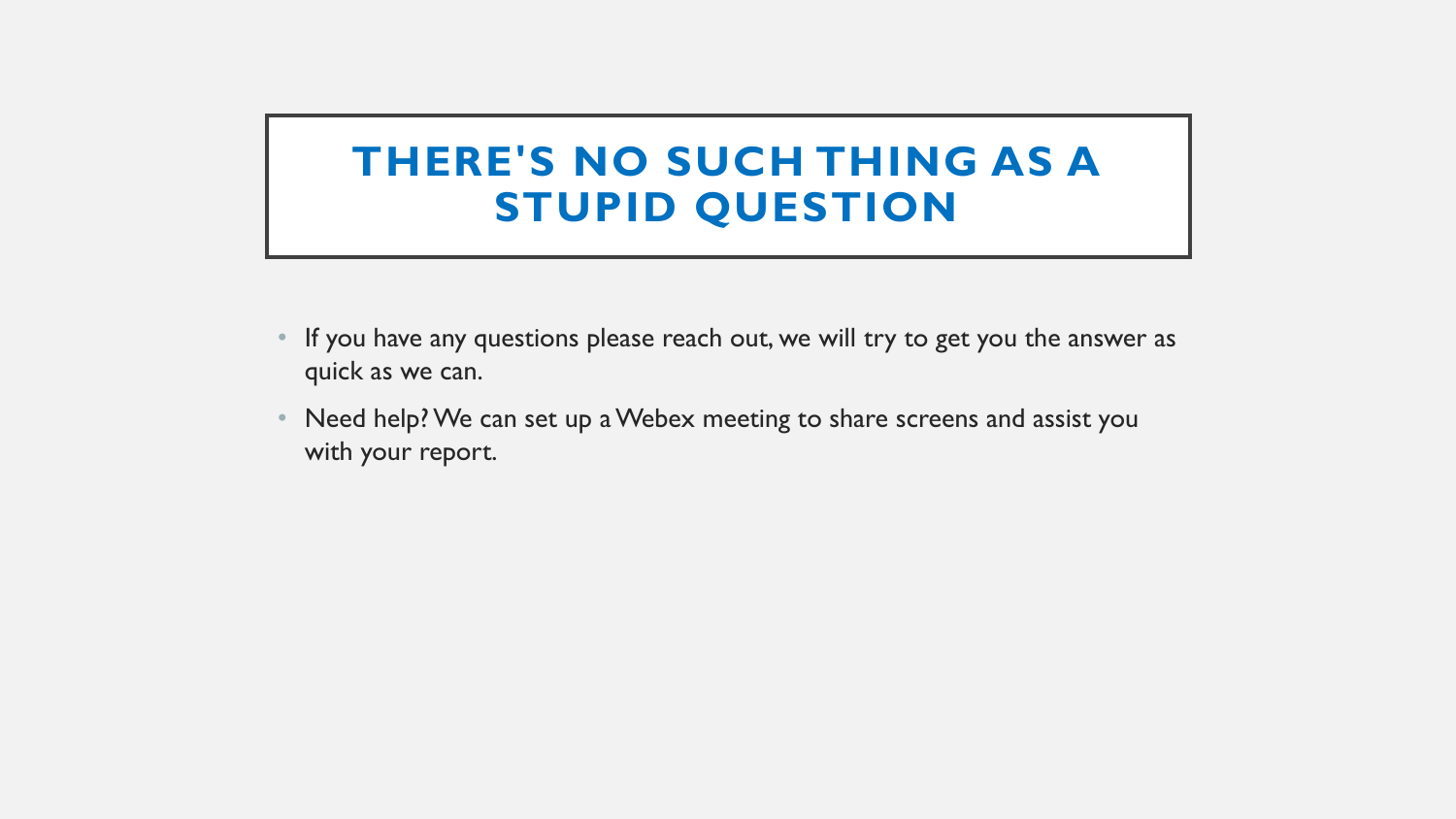## NEW COUNTY FORM

County Tonnage Report

- Residential Feb 1st
- Commercial March 15th